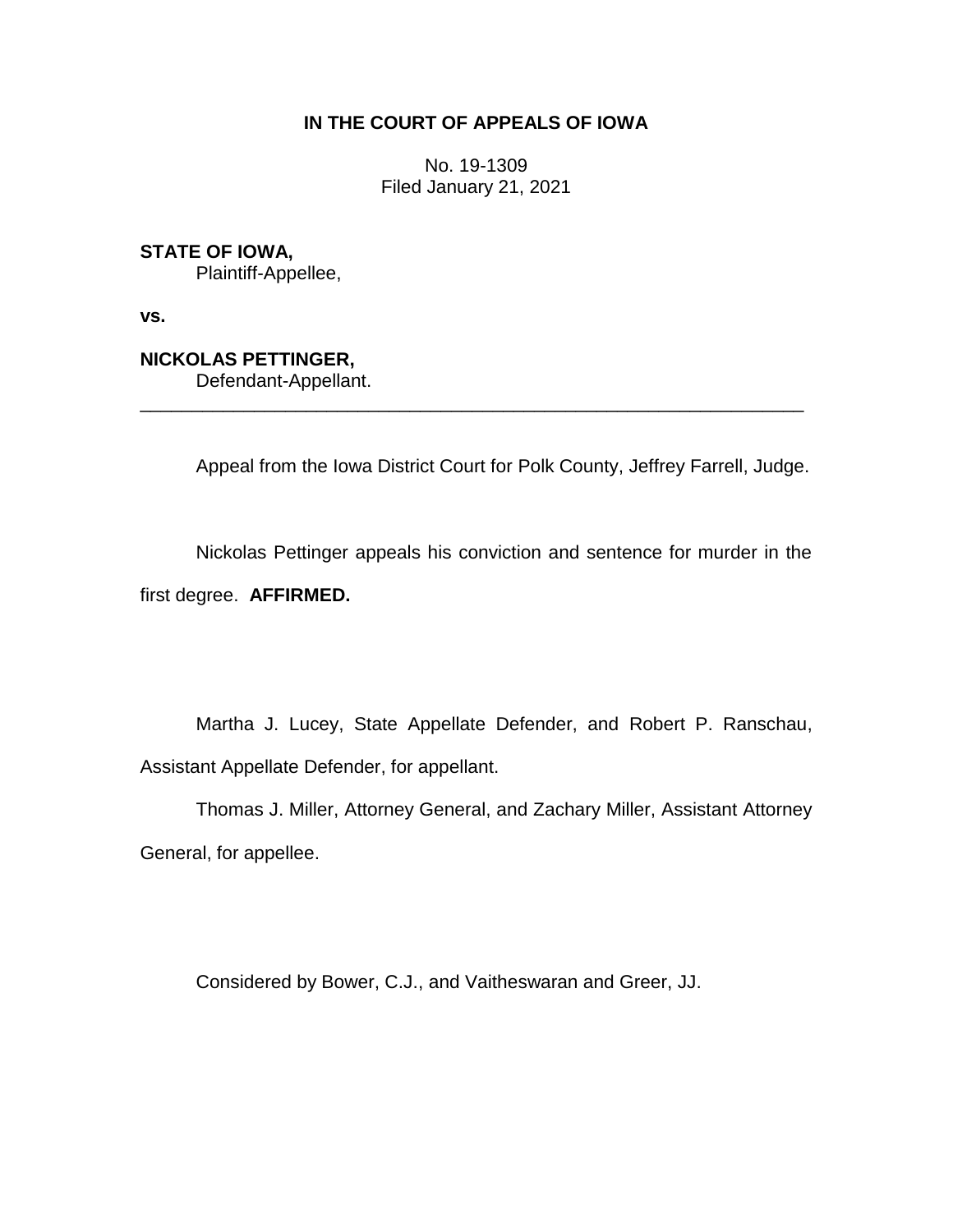#### **BOWER, Chief Judge.**

Nickolas Pettinger appeals his conviction and sentence for murder in the first degree, in violation of Iowa Code sections 707.1 and 707.2(1)(a) (2016). Pettinger asserts (1) the trial court abused its discretion in allowing a witness to testify about two prior instances of his assaultive behavior against the decedent, (2) the verdict is against the weight of the evidence, and (3) a sentence of life without parole is unconstitutional because the jury was not required to determine whether he was an adult at the time of the killing. Finding no abuse of discretion or error of law, we affirm.

#### **I. Background Facts.**

Pettinger and K.G. had been dating for about four months and, at times, used methamphetamine together. K.G.'s parents were trying to help them get off methamphetamine and allowed K.G. and Pettinger to live in their basement.

On December 11, 2016, K.G.'s parents returned home after a weekend away and found the house in disarray. K.G. and Pettinger were there. K.G. refused to tell her parents what had happened to the house because she "didn't want to be a snitch." Her parents told Pettinger they were going to call the police and told him he needed to leave. Pettinger did leave. K.G. went into the basement and later came back upstairs, gave her parents a hug, and left the house.

The police arrived at K.G.'s parents' house about 8:00 p.m. and left before 9:00 p.m. About half an hour later, K.G.'s father went to a store to purchase new locks for the house. He returned home and realized he could not find any of his tools, so he drove to another store to purchase some tools to install the locks. He arrived at a Walgreen's after 10:00 p.m. and saw Pettinger there. He asked where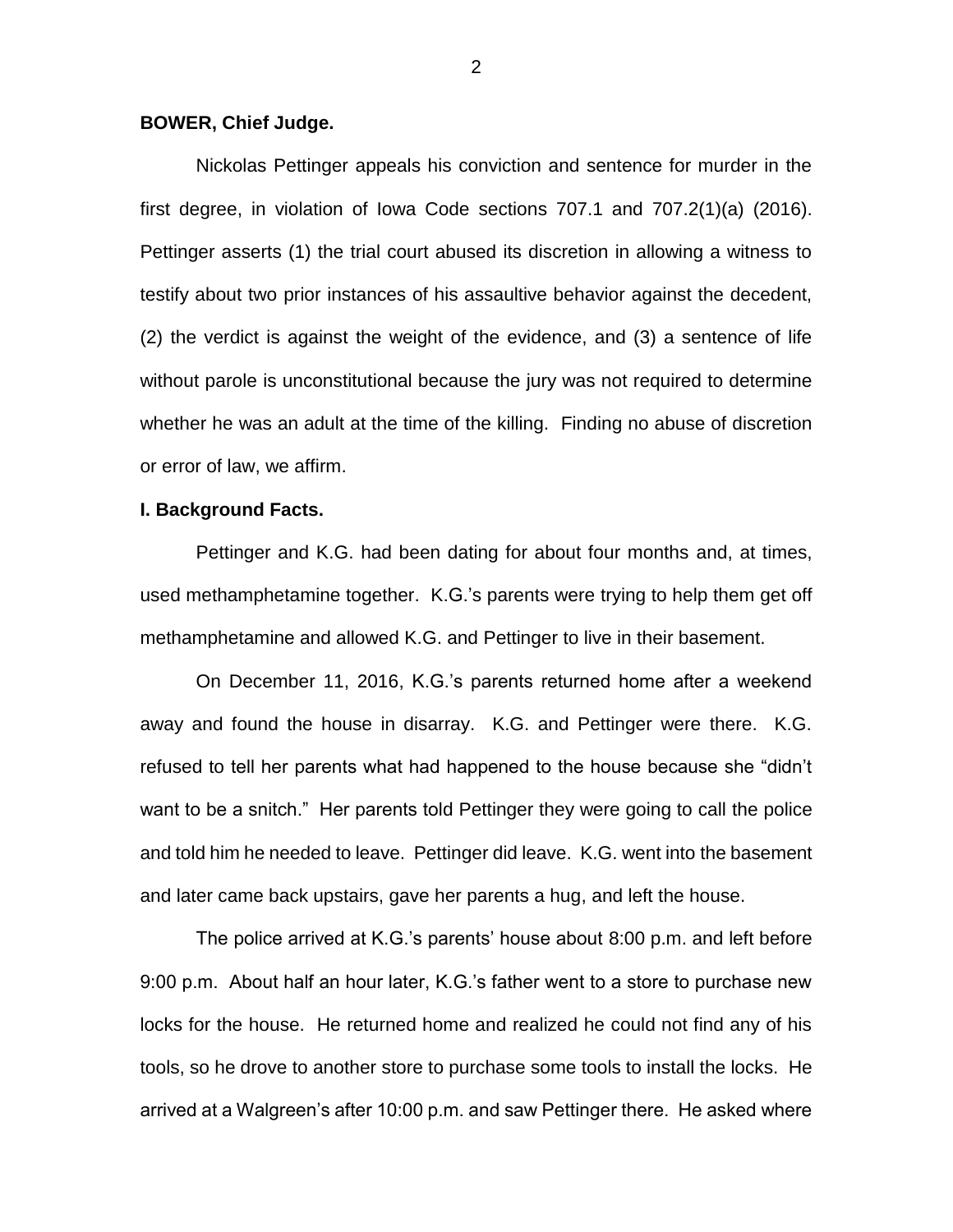K.G. was, and Pettinger told him she was hiding in the back of the store because she did not want to see her father. Pettinger stated they were waiting on his brother to pick them up. K.G.'s father told Pettinger to keep K.G. safe, got the tools he needed, and left the store at about 11:00 p.m.

Andrew Comegys lived with his mother in a house detached from a large garage. Comegys is a mechanic and works on cars after hours in the garage and often allowed people to stop by and "hang out." The garage was heated, and a portion of the garage was separated by tarps hanging from the ceiling. In the tarped portion there was a computer, desk, and chairs. Comegys is a selfdescribed methamphetamine addict and acknowledges having been convicted as a habitual offender. He knew Pettinger and had met K.G. on a few occasions.

Pettinger and K.G. arrived at Comegys's garage "with an armload of bags" early December 12 and knocked on the door. Comegys allowed them to come into the garage and the three spent the rest of the night in the garage talking or using the computer. Comegys testified he remembered no one else being at the garage that night. At some point the three smoked methamphetamine together. After 3:00 a.m., Pettinger and K.G. asked if they could go into the house to use the bathroom. Comegys agreed, and the two went into the house for about forty-five minutes. When they returned to the garage, Pettinger and K.G. were arguing. Comegys told the two to quiet down. At about 6:30 or 7:00 a.m., Comegys went into the house to check on his mother and nephew, for whom his mother provided daycare. His mother complained about the noise the visitors made while in the bathroom.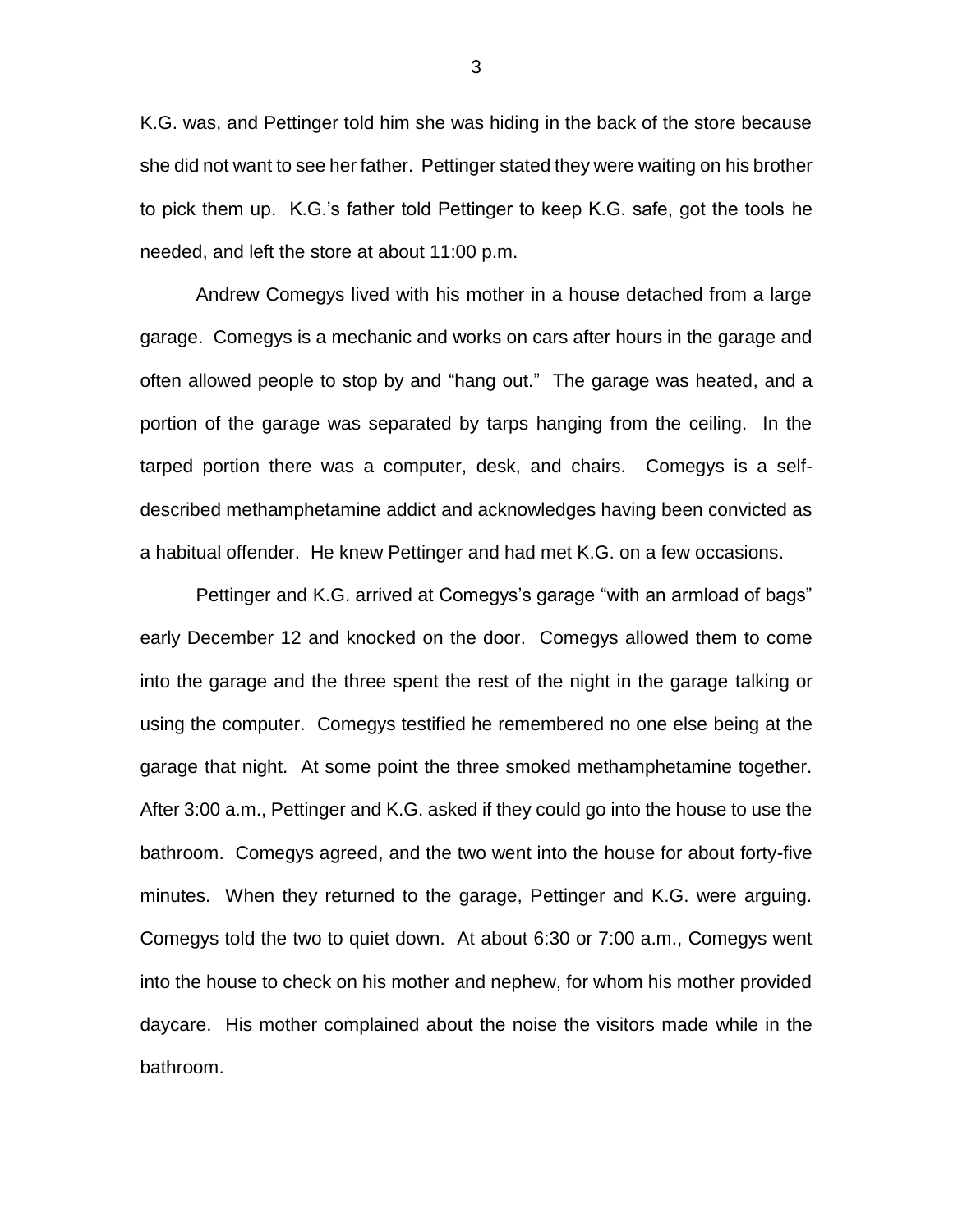Comegys returned to the garage about twenty to thirty minutes later and heard "[a] thumping noise" and then saw Pettinger straddling [K.G.], who was on the floor, striking down at her." Comegys "hollered at him to stop." Comegys saw blood on the floor and "freaked." He left the garage, tried to gather himself, and went to tell his mother what was happening. Comegys went back out to the garage, saw Pettinger pacing back and forth and repeating, "Everything's going to be all right." Comegys locked the garage door and then returned to the house and called 911.

Two deputies arrived, and Comegys gave them the key to the garage and permission to enter the garage. They knocked on the garage and announced themselves as sheriff's deputies. Pettinger was "very agitated, excited, nervous"; blocked the door using his foot; and demanded to see a warrant. The deputies explained that they were there on a call about an assault and they had the owner's permission to enter. Pettinger told the deputies that K.G. was not there and "may have gone in the house." One of the deputies forced the door open, and Pettinger bolted, pushing the other deputy out of the way. Comegys saw Pettinger "come flying out and running down the driveway through the ditch up to the street and down toward the corner." Both deputies chased Pettinger, but they lost him as he ran through the neighborhood. A search ensued that lasted about ninety minutes, ending when a woman ran out of her house waving her arms. She said someone was hiding in her garage. The deputies entered the garage and found Pettinger. As Pettinger was being handcuffed he volunteered, "You know I didn't do that." The deputy asked, "Do what?" Pettinger stated, "She was like that when I found

4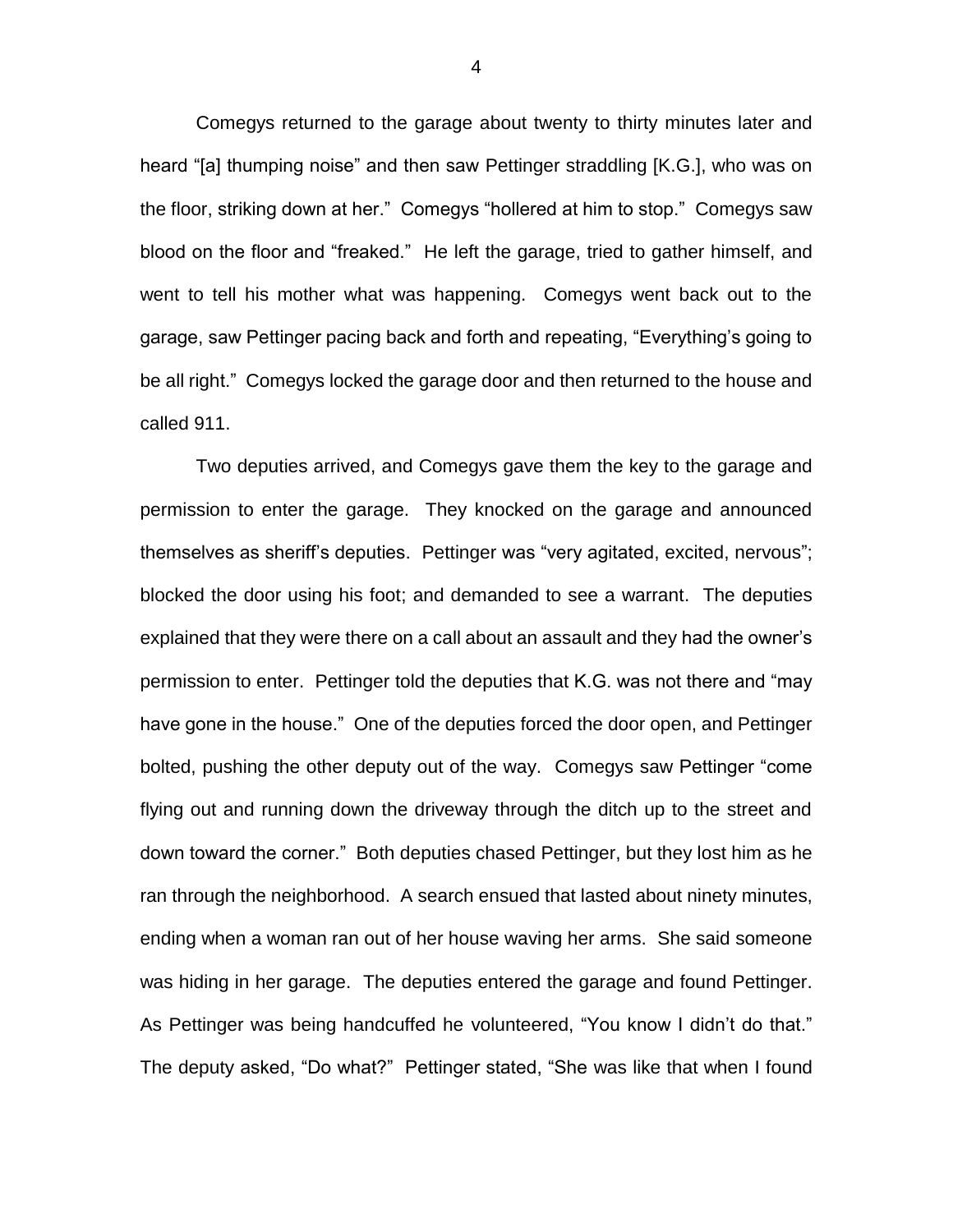her." Pettinger had blood on his pants and hands. The Iowa Department of Criminal Investigations (DCI) later confirmed the blood was K.G.'s.

Back in Comegys's garage, K.G. was found lying on the ground with head wounds and blood pooled around her head. Police began chest compressions when they found no pulse. Emergency medical responders were unable to revive her.

DCI detectives later processed the scene in the garage and found a hammer wrapped in a jacket, a bead breaker, $1$  and a twenty-pound dumbbell—all with blood on them. The detectives also found an unscrewed window cleaner bottle with what appeared to be blood transfer and blood stains on it and an ashtray and glass pipe that also appeared to have blood on them. Later testing determined the blood on the hammer, bead breaker, dumbbell, and window cleaner bottle was K.G.'s. In a white plastic bag found a distance away from the body, the detectives found a HDMI cord with hair and apparent blood on it, four blue rags with stains, a bracelet similar to others on K.G.'s right arm, an XL black jacket with blood on it, black gloves, brown socks, and a zip-up hoodie. Later testing found the blood present on the white plastic bag was K.G.'s.

Comegys's computer was analyzed—only three people logged into their social media sites from the computer between midnight on December 11 and 7:00 a.m. on December 12—Comegys, Pettinger, and K.G.

An autopsy revealed K.G. suffered "multiple blunt force injuries, the cause of death being blunt force cranial cerebral trauma." At least one wound on her

 $\overline{a}$ 

 $1$  A bead breaker is "big metal item used to help put tires on cars."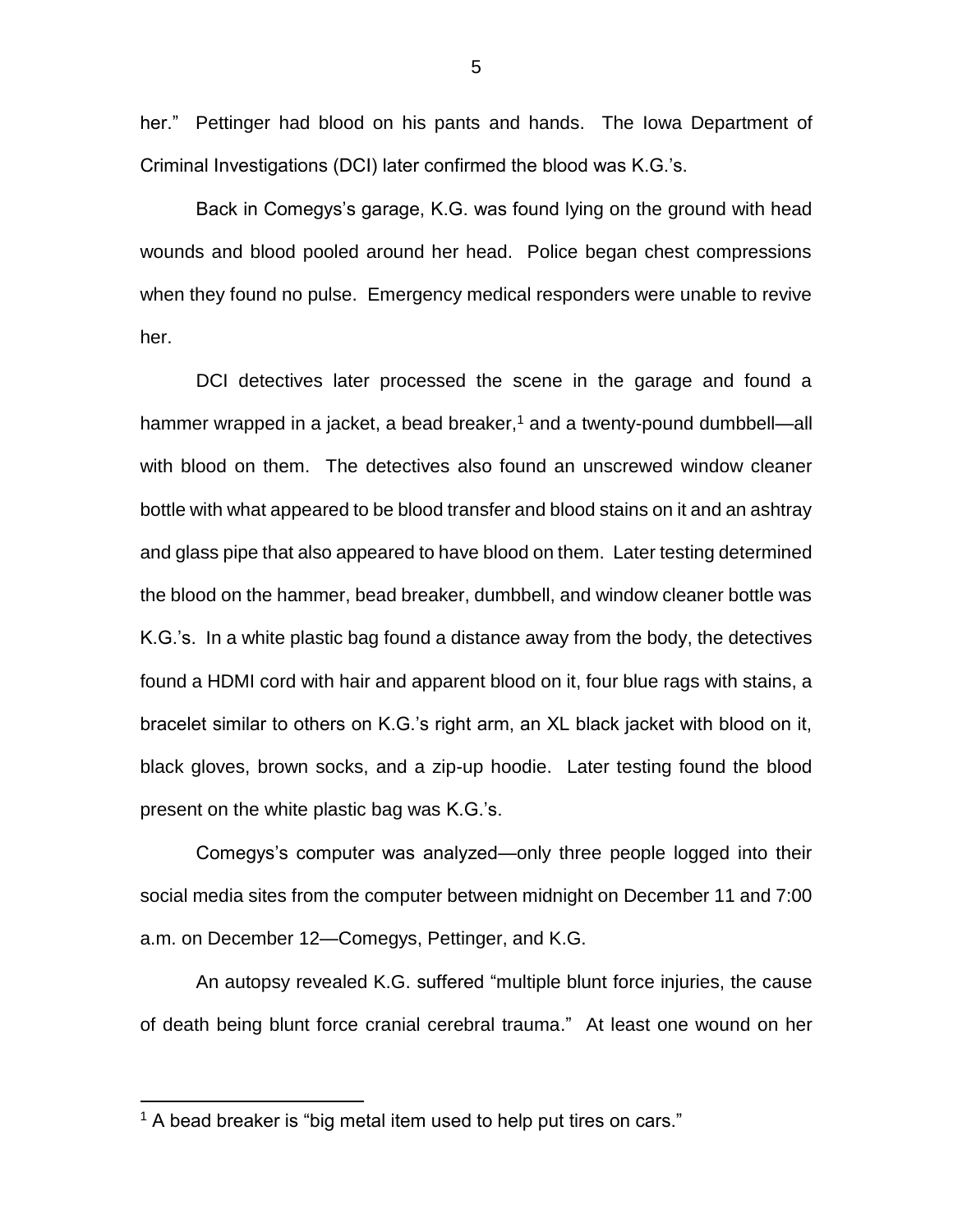forehead was consistent with the twenty-pound dumbbell found in the garage. There was also a ligature mark on K.G.'s neck, which the coroner testified was not the cause of death but occurred about the same time. There were finger-shaped bruises on K.G.'s left arm. The coroner testified injuries on her hands appeared to

be defensive in nature.

Pettinger was charged with first-degree murder. In a motion in limine, the

defense argued K.G.'s parents should not be allowed to testify about prior incidents

of domestic violence between Pettinger and K.G. During an offer of proof, K.G.'s

mother testified about two incidents:

There was one night in particular we were upstairs having some conversations, and [K.G.] went downstairs. And then Nick and I and his friend were still upstairs talking, and then a few minutes later in the middle of a sentence, Nick runs downstairs really fast. And next thing we know, we hear [K.G.] screaming, "Get off me. Get off me. Get off me." And her friend and I run downstairs, and he is on top of her like in a bear position, on top of her holding her down. And we get him off of her, and I told [K.G.] to go upstairs, and Nick told me that he was upset because [K.G.] chose me over him.

Q. Chose you over him. Can you explain any further what the context of that comment was? A. He asked [K.G.]—he told me that he asked [K.G.] if he could smoke a cigarette in the basement, and she said, "No, because my mom doesn't allow that."

She described the next incident:

There was one time where I heard some commotion downstairs, screaming and yelling. I went downstairs and he had just thrown some water on her. They were up against the wall, and he told me he did that because she was going to—a friend had called, and she was wanting to go help that friend.

Q. Okay. What room of the house was this in? A. The basement.

Q. Where had you been? A. I was upstairs in the main level.

Q. On the main floor or upstairs? A. Sorry. The main level.

Q. The main level. What did you hear? A. Screaming and yelling.

. . . .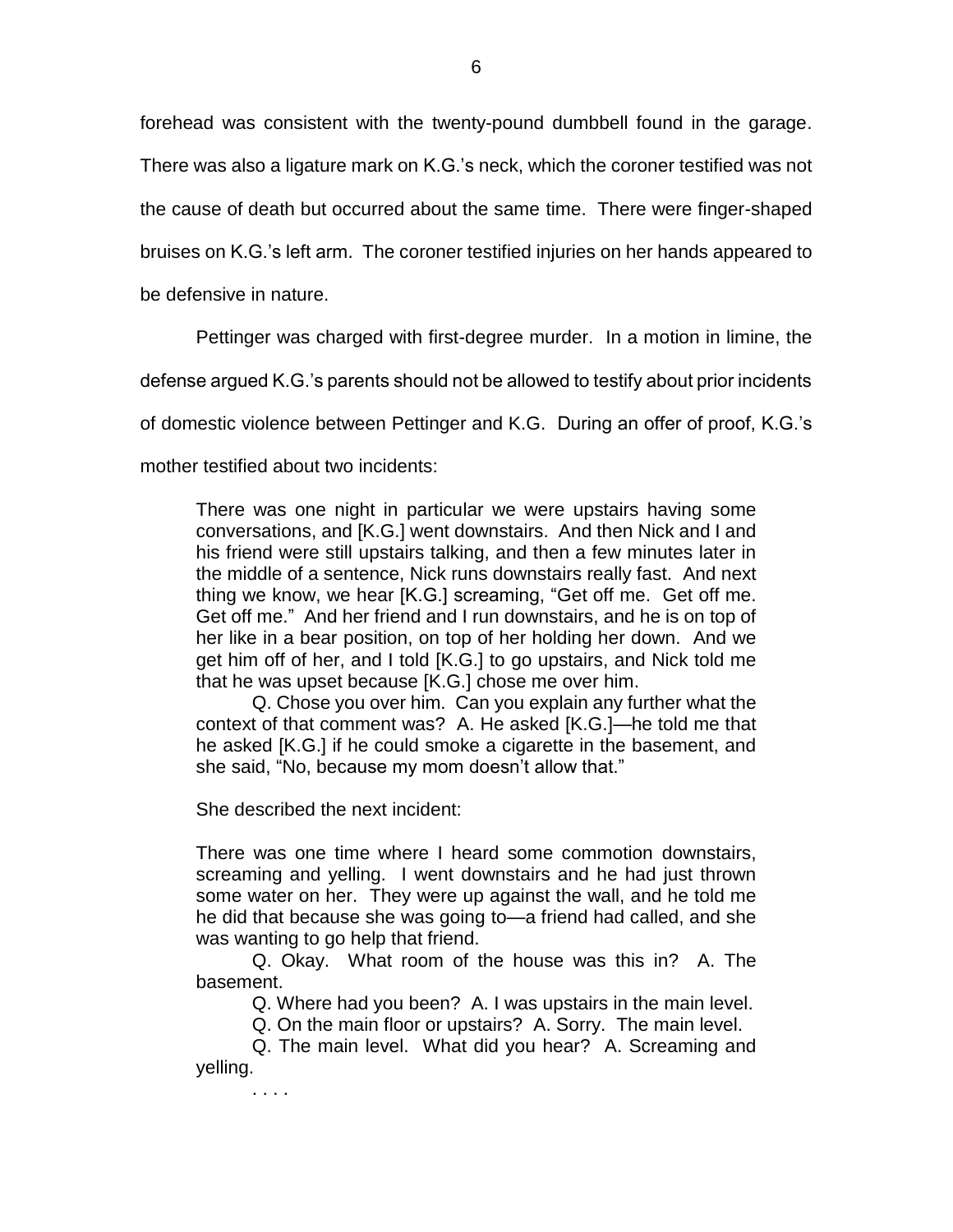Q. And, again, what did you observe when you went downstairs? A. When I went downstairs, they were off in the corner. He had her backed up against the wall, and he had just thrown a cup of water on her.

Q. How could you tell that he had thrown a cup of water on her? A. She was all wet, and he said he did it.

Q. When you say he had her up against the wall, would you describe more specifically what their postures were? A. They were face-to-face. Her back was towards the wall, and they were face-toface.

The court ruled the information was relevant to intent, identity, and motive

and "beyond that":

Domestic assault is the context in which we were looking at these in which the case law has looked at these things. But it's really the course of conduct, and the actions that the State is claiming as relevant to the issue of intent and identity and motive, and so it doesn't have to meet the elements of being a domestic assault. It can just be evidence that would be relevant to put into context this relationship and those concerns.

So I believe the State has done that. The witness is an eyewitness to this conduct that she's testified to. She either heard or personally witnessed. She heard admissions made by the defendant. That will meet the clear proof prong of this test that I need to consider. So I believe this evidence can come in.

At trial, the State presented witnesses who supported the facts as laid out

above. The defense argued the evidence was insufficient to establish Pettinger was K.G.'s assailant and suggested Comegys was the perpetrator. The defense called two witnesses. Grady Trumbo testified that he was at Comegys's garage the early morning hours of December 12, as was "some guy, I don't know his name, and Anthony Six and Nick and some gal he was with." Trumbo testified he and Six were working on Six's truck tires in the driveway and Trumbo went into the garage, but "not for . . . a long period of time." He testified Comegys was in the house. Trumbo also stated he left at about 3:00 or 4:00 in the morning with the unknown man and Six. When they left, K.G. and Pettinger were alone in garage.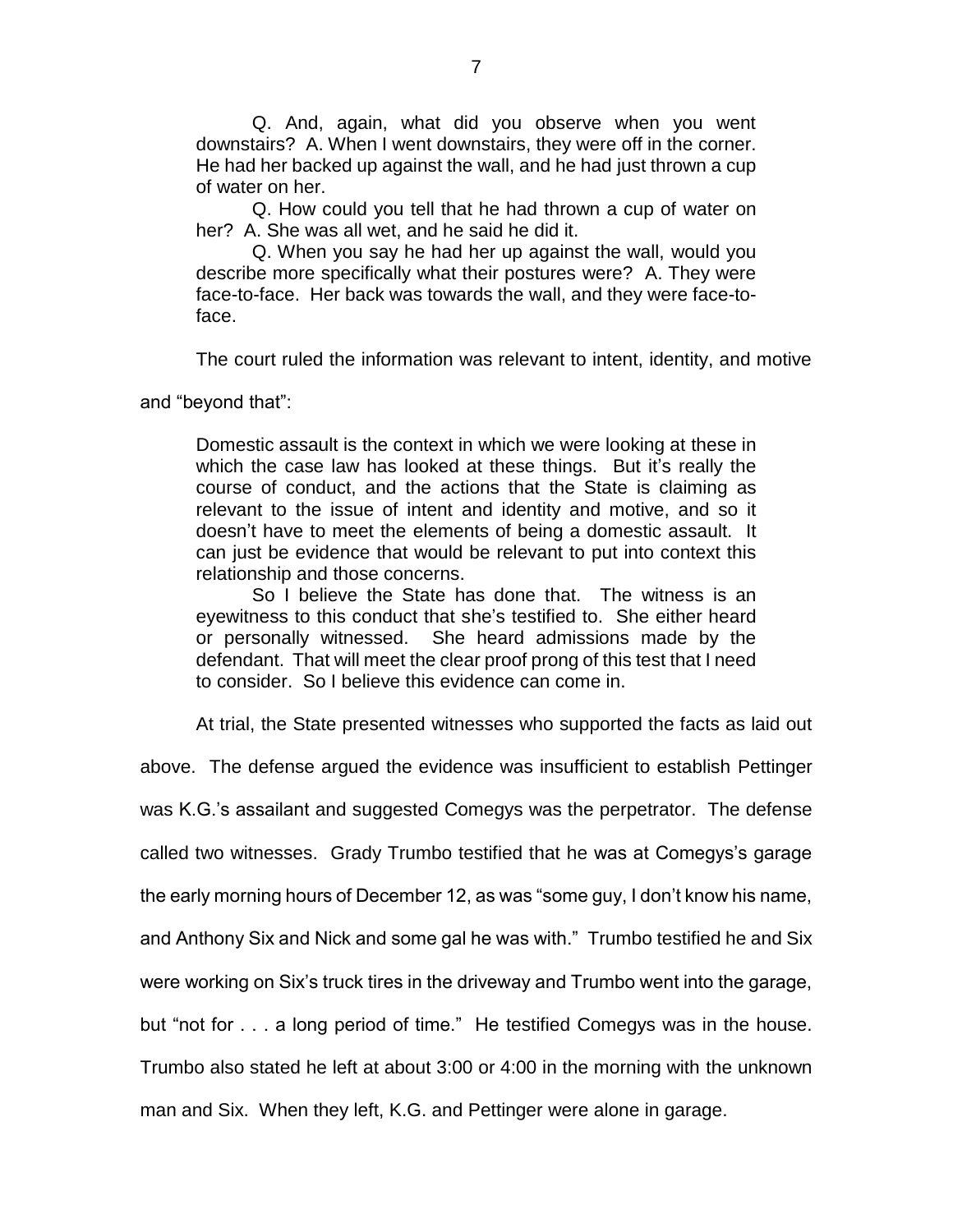Pettinger's brother, Isaac,<sup>2</sup> testified that he picked up Pettinger and K.G. from Walgreen's between 9:30 and 10:30 p.m. on December 11, 2016, they drove to several destinations, and he had dropped the two off at Comegys's about midnight.

A jury found Pettinger guilty of first-degree murder. He now appeals, challenging the admission of prior bad-acts testimony by K.G.'s mother, the denial of his motion for new trial on grounds the verdict was against the weight of the evidence, and claiming his life-without-parole sentence is unconstitutional because the jury did not find he was older than eighteen years of age.

# **II. Prior Bad Acts Evidence.**

 $\overline{a}$ 

This court reviews "evidentiary rulings regarding the admission or exclusion of prior bad acts for abuse of discretion." *State v. Veal*, 930 N.W.2d 319, 328 (Iowa 2019). An abuse of discretion occurs when "a court acts on grounds clearly untenable or to an extent clearly unreasonable." *Id.* at 328–29 (citation omitted). "If an abuse of discretion occurred, reversal will not be warranted if error was harmless." *State v. Richards*, 879 N.W.2d 140, 145 (Iowa 2016) (citation omitted).

Our rules of evidence provide "[e]vidence of a crime, wrong, or other act is not admissible to prove a person's character in order to show that on a particular occasion the person acted in accordance with the character." Iowa R. Evid. 5.404(b)(1). However, evidence of a crime, wrong, or other act, "may be admissible for another purpose such as proving motive, opportunity, intent,

<sup>&</sup>lt;sup>2</sup> Isaac testified he was thirty-one years old and the defendant was two years older.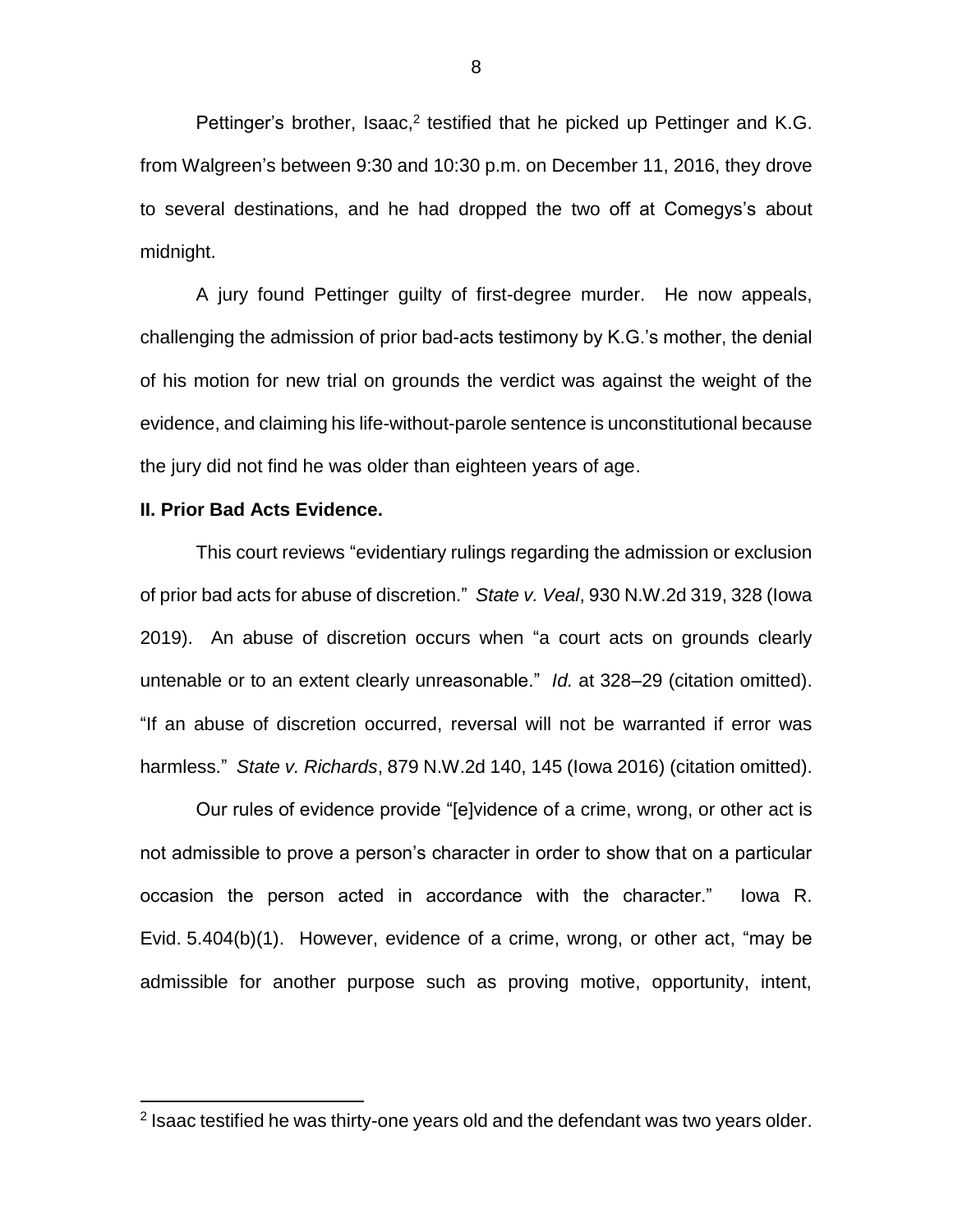preparation, plan, knowledge, identity, absence of mistake, or lack of accident."

Iowa R. Evid. 5.404(b)(2).

Our supreme court has set out a three-step analysis to determine whether prior-bad-acts evidence is admissible under rule 5.404(b)(2):

(1) "the evidence must be relevant and material to a *legitimate* issue in the case other than a general propensity to commit wrongful acts"; (2) "there must be clear proof the individual against whom the evidence is offered committed the bad act or crime"; and (3) if the first two prongs are satisfied, "the court must then decide if [the evidence's] probative value is substantially outweighed by the danger of unfair prejudice to the defendant."

*Richards*, 879 N.W.2d at 145 (alteration and emphasis in original) (citation omitted).

The district court found the prior acts were relevant to intent, motive, and identity; were shown by clear proof; and did not substantially outweigh the danger of unfair prejudice. We find no abuse of discretion in the court's ruling. *See id.* at 147–53; *State v. Rodriquez,* 636 N.W.2d 234, 242 (Iowa 2001) (concluding prior occasions of abuse against defendant's girlfriend were relevant to the defendant's intent because evidence of "prior intentional, violent acts towards the victim" made it "more probable that [the defendant] intended to cause [the victim] serious injury" on the day of the assault for which he was being tried); *State v. Richards*, 809 N.W.2d 80, 93–94 (Iowa 2012) (concluding evidence about the defendant pushing and shoving the victim and putting a cane to her neck was "relevant to show [the defendant] had been angry enough at [the victim] in the recent past to commit acts of violence against her").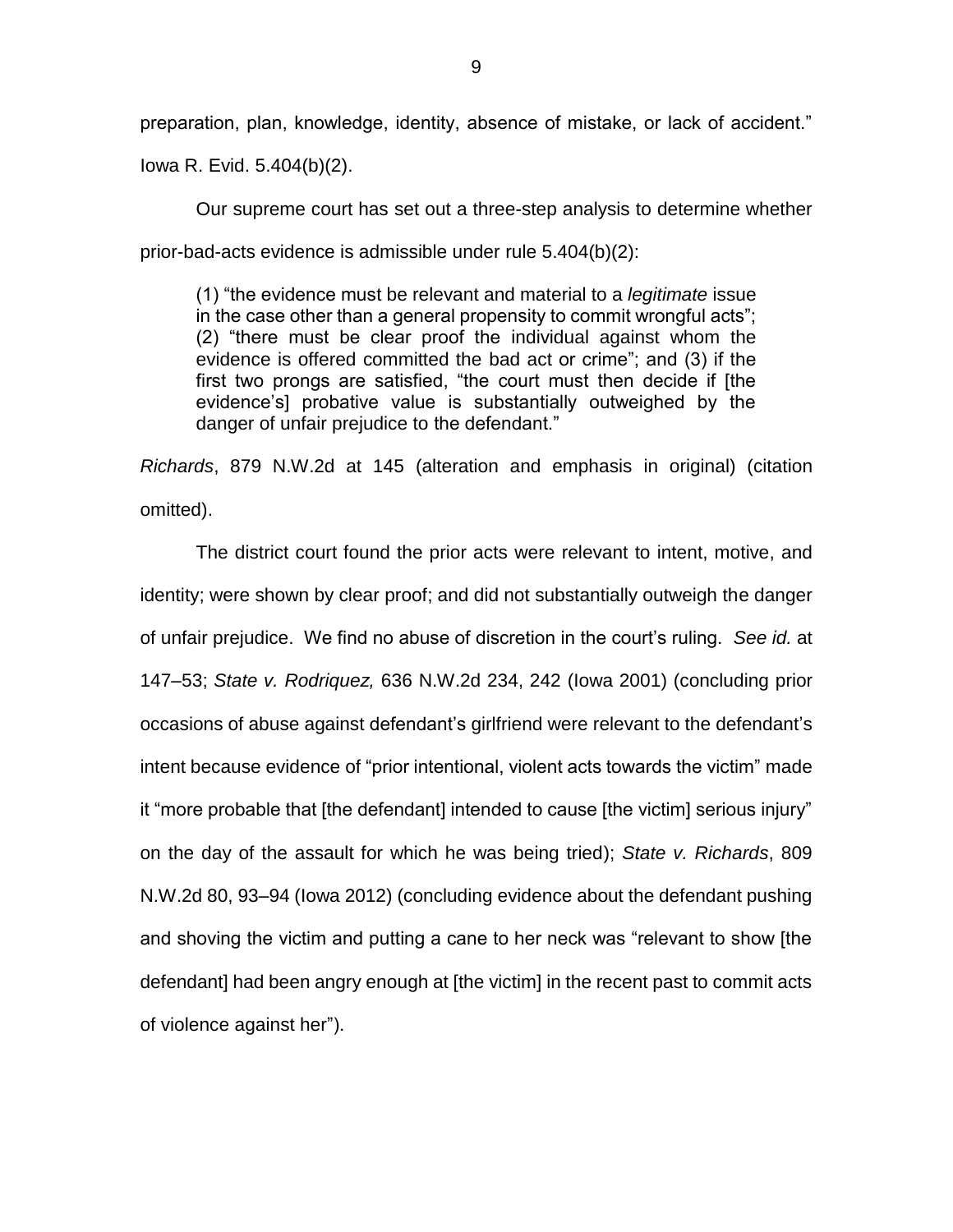### **III. Motion for New Trial.**

Pettinger contends the district court abused its discretion in denying his motion for new trial, asserting the verdict was contrary to the weight of the evidence. We review weight-of-the-evidence challenges for abuse of discretion. *State v. Ary*, 877 N.W.2d 686, 706 (Iowa 2016).

"The weight-of-the-evidence standard requires the district court to consider whether more 'credible evidence' supports the verdict rendered than supports the alternative verdict." *Id.* "A district court should grant a motion for a new trial only in exceptional circumstances." *Id.* at 705. We review whether the district court abused its discretion in answering "whether 'a greater amount of credible evidence' suggests the verdict rendered was a miscarriage of justice." *Id.* at 706 (quoting *State v. Ellis,* 578 N.W.2d 655, 658–59 (Iowa 1998)).

Here, the district court denied the motion for new trial stating, "[T]he overwhelming weight of the credible evidence submitted at the trial, shows that Mr. Pettinger was, in fact, guilty of the crime of first degree murder." The court specifically noted:

There was an eyewitness who saw the defendant beating the victim. Law enforcement was called. Mr. Pettinger was found locked in the garage with victim. He wouldn't let officers in. He told them they had to have a warrant.

At one point in time he said there was no one else in the garage other than himself. He then fled the scene and was later found in a neighbor's garage with blood on his hands and blood on his pants. And that alone with all the other evidence that was presented during the course of trial showed overwhelming indications of his guilt.

We find no abuse of discretion in the court's denial of a new trial. This is

not an exceptional case that would warrant a new trial.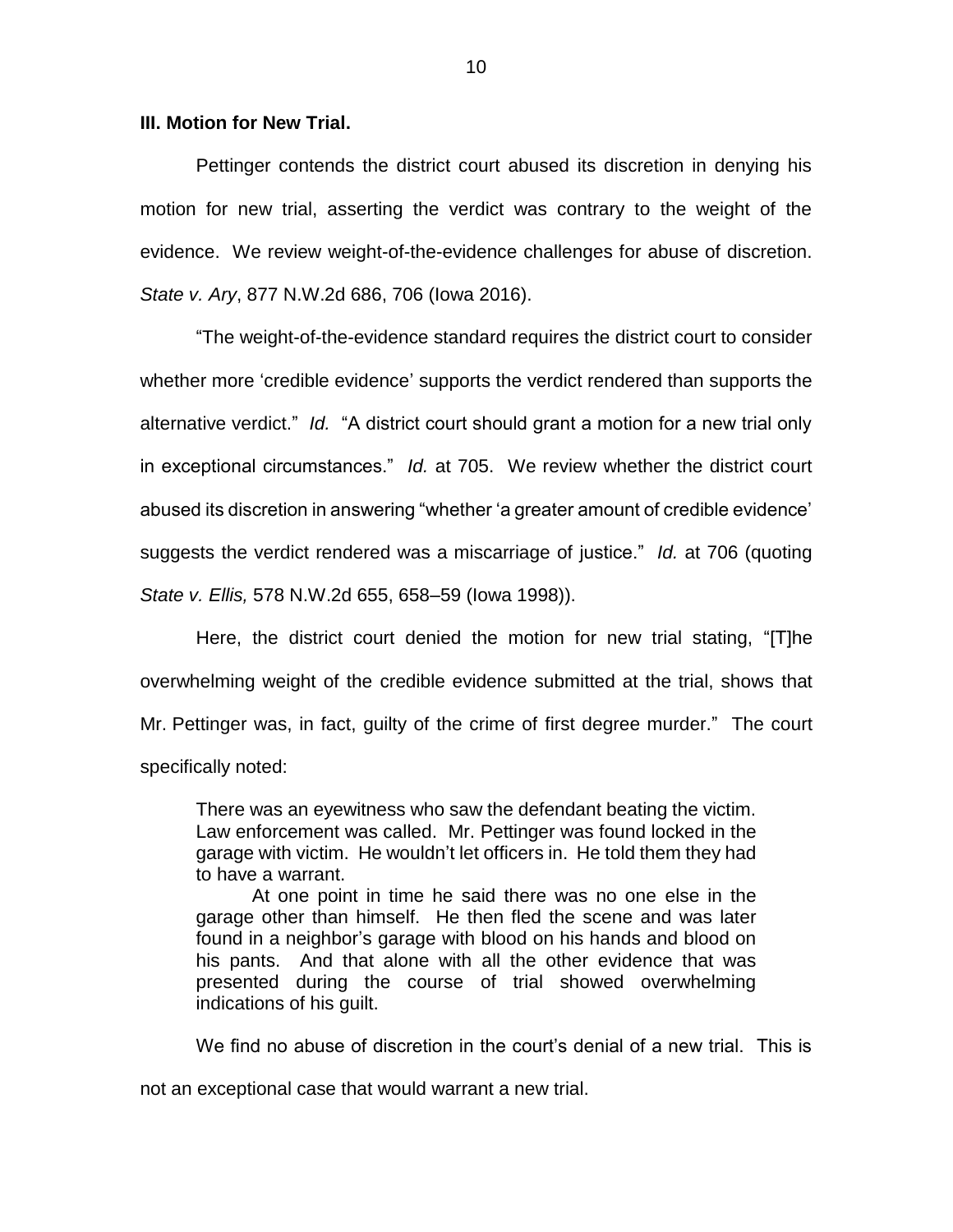## **IV. Lack of Jury finding on Pettinger's Age.**

Constitutional claims are reviewed de novo. *State v. Heard*, 934 N.W.2d 433, 439 (Iowa 2019). Pettinger's constitutional claim is premised on the holding in *Apprendi v. New Jersey*, that due process and associated jury protections entitle a criminal defendant to "a jury determination that he is guilty of every element of the crime with which he is charged, beyond a reasonable doubt." 530 U.S. 466, 477–78 (2000) (citation omitted); *see also Alleyne v. United States*, 570 U.S. 99, 103 (2013) ("Any fact that, by law, increases the penalty for a crime is an 'element' that must be submitted to the jury and found beyond a reasonable doubt."). He asserts the jury was required to find he was older than eighteen years of age because a life-without-parole sentence for a juvenile has been determined to be unconstitutional. *See State v. Sweet*, 879 N.W.2d 811, 839 (Iowa 2016).

Our supreme court has addressed this issue recently,<sup>3</sup>

We assume without deciding that when a defendant's age is *genuinely in dispute*, a jury finding that he or she is eighteen or older should be required before imposing a life-without-parole sentence. But the defendant *must raise the issue of his age and claim to be a minor before the issue must be submitted to the jury*. Heard failed to do so. Understandably so because he had already acknowledged in his own court filing that he was an adult at the time of Hutchinson's murder.

*Heard*, 934 N.W.2d at 446 (emphasis added).Because Heard had not raised the issue at trial, our supreme court concluded the issue was not properly preserved. *Id.* at 445.

 $\overline{a}$ 

<sup>3</sup> We recognize Pettinger did not have the benefit of the *Heard* decision as it was decided after Pettinger's trial occurred.